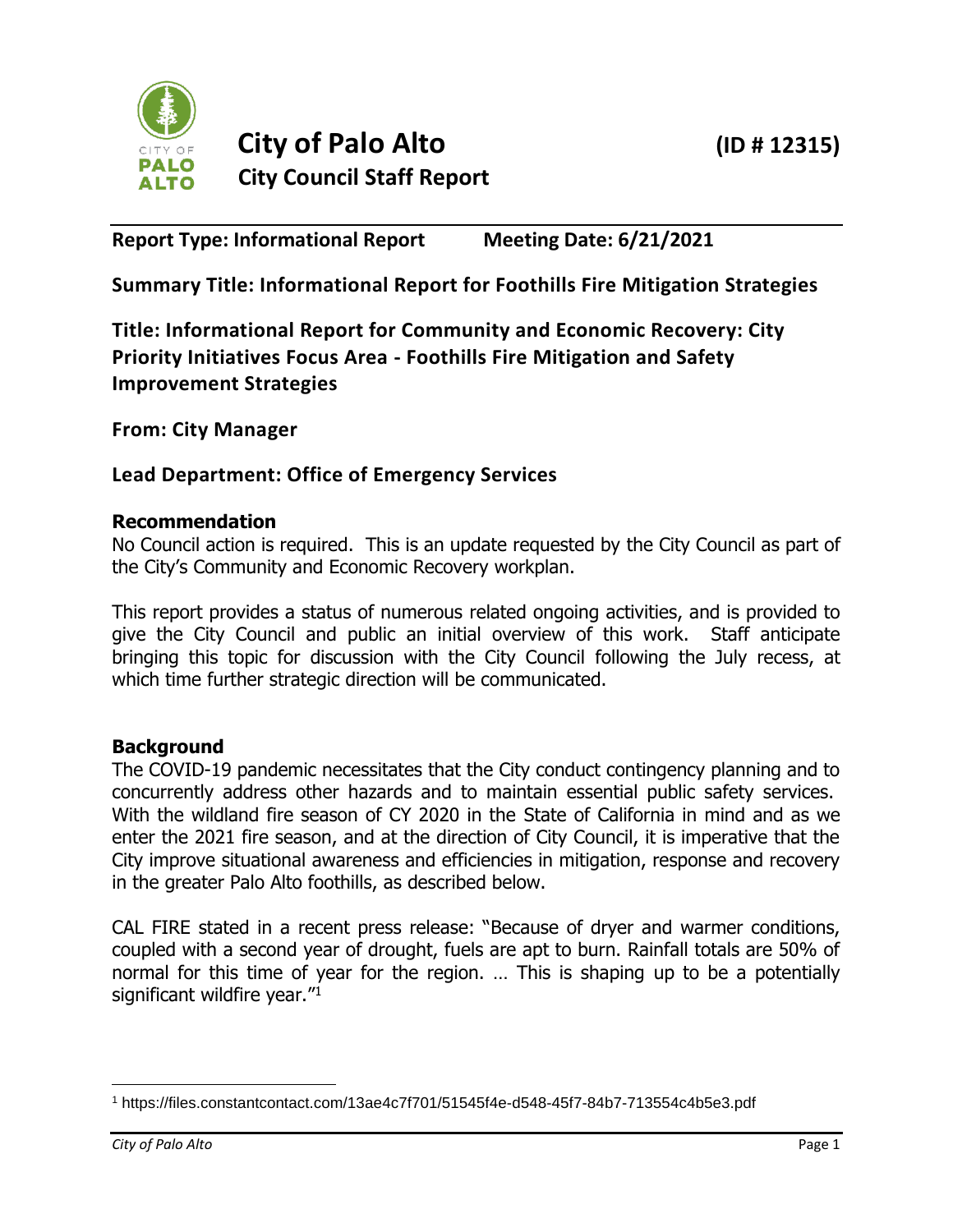Human activity is the cause of the vast majority of wildland fire ignitions (such as sparks from vehicles, cigarettes, gardening equipment, and electrical utility lines).<sup>2</sup> Arson is another cause of wildland fires.

The Council directed staff specifically to identify improvements to the:

- A. Foothills Fire Management Plan<sup>3</sup>
- B. Capabilities to detect fires and means to notify the public
- C. Coordination and communication among first responders and other assisting agencies, including the use of volunteers and other non-government resources

Where applicable, the above topics will be addressed with respect to:

- Current State: What exists already; what is being done now.
- Near Term: What is planned or possible using existing resources (staff, budget).
- Longer Term: What might be done; what are the potential resource impacts and requirements.

This topic is part of the Community and Economic Recovery workplan, specifically 'Item K – Create a Foothills Fire Protection Plan' under the City Priority Initiatives focus area.

As shelter in place and other health orders have substantially increased use of our parks and open spaces, the demands on public safety and open space ranger staff have outstripped resources, not just in the City but in the region, especially these open spaces that are in our Wildland Urban Interface (WUI). The City Council has also noted the increased utilization of parks and open spaces and the risks associated.

Furthermore, staffing reductions for public safety and open space rangers occurred in FY21 and additional reductions are proposed in FY22 as a consequence of the financial disruptions and budgetary uncertainty.<sup>4</sup>

Finally, fires are only one of several hazards and risks in the foothills. Earthquakes, dam failures, landslides, medical incidents, missing persons, crime<sup>5</sup>, and other scenarios must be considered, as described in our community's plans already.<sup>6</sup>

### **Discussion**

The lead agency for this effort is the City's Office of Emergency Services (OES) with the direct support of the Palo Alto City Manager's Office (CMO) (executive), the Palo Alto

 $2$  See March 2021 wildfire presentation conducted by the Bill Lane Center at Stanford University: https://www.youtube.com/watch?v=YszXvlfV8Qg

<sup>3</sup> [https://www.cityofpaloalto.org/files/assets/public/oes/plans/foothills-fire-management-plan-update-2016](https://www.cityofpaloalto.org/files/assets/public/oes/plans/foothills-fire-management-plan-update-2016-final.pdf) [final.pdf](https://www.cityofpaloalto.org/files/assets/public/oes/plans/foothills-fire-management-plan-update-2016-final.pdf)

<sup>4</sup> The City Council will deliberate on these reductions during the FY22 budget process.

<sup>5</sup> We have recently seen increases in reckless driving, drunk driving, and illegal fireworks being set off in the greater Palo Alto foothills, for example. This includes "side shows" – large convoys of vehicles racing and doing "stunts" in our foothills. This sort of dangerous activity is occurring throughout the U.S. <sup>6</sup> [www.cityofpaloalto.org/thira](http://www.cityofpaloalto.org/thira)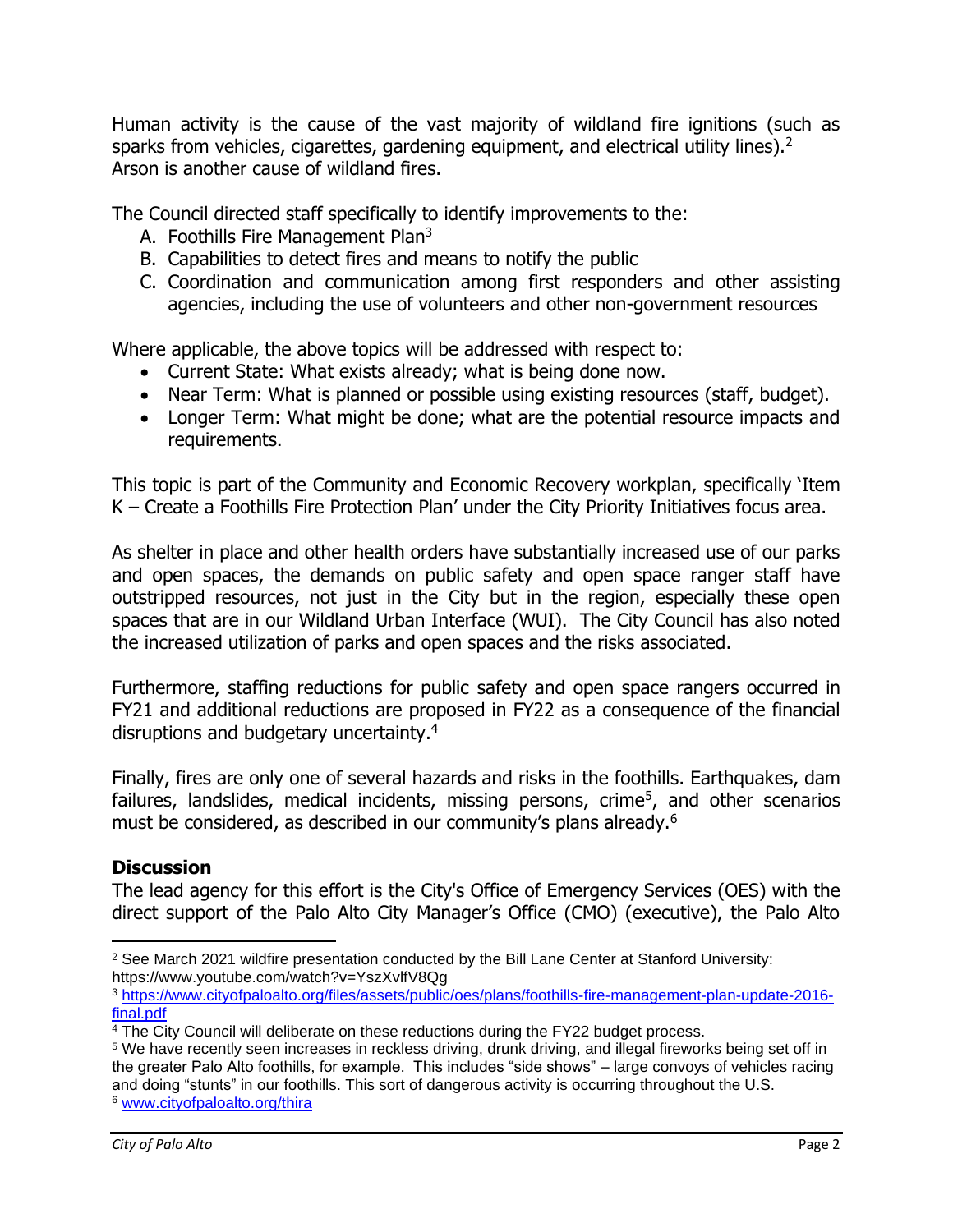Fire Department (PAFD), the Palo Alto Police Department (PAPD), the Palo Alto Utilities Department (CPAU), the Palo Alto Public Works Department (PWD), the Community Services Department (CSD), the Information Technology Department (IT), and other City departments.

#### Geographic Scope of Project:

The general focus of most of what is described herein will be on the longstanding region defined as the "greater Palo Alto foothills," which includes areas of the Wildland Urban Interface (WUI), regions defined by Cal Fire (both SCU and CZU) as Mutual Threat Zones (MTZ), by the California Public Utilities Commission (CPUC) as Tier 2 & 3 (high and extreme) fire zones, considered High Fire Threat Designation (HFTD), and sites of significant critical infrastructure and key resources (CIKR) and precious environmental resources.

The boundaries of this Area of Operation (AO) are:

- West Side: Skyline Blvd (Hwy 35) from Route 84 (Woodside Rd/La Honda Rd.) to Hwy 9
- North Side: Route 84 from Skyline to Alameda de las Pulgas
- East Side: Alameda de las Pulgas to Santa Cruz Ave to Junipero Serra Rd. to Foothill Expwy.
- South Side: Draw a line from the intersection of Hwy 9 @ Hwy 35 to the intersection of Foothill Expwy @ Magdalena

The Palo Alto City Council has determined this area to be at "significant risk of catastrophic wildfire," as have other authorities.<sup>7</sup> Please refer to our online Fire Hazard and Evacuation Route Map<sup>8</sup>:

[https://drive.google.com/open?id=1v\\_](https://drive.google.com/open?id=1v_-rjWXC_6h7gwvzCa4oK6FLqTziB6U2&usp=sharing) [rjWXC\\_6h7gwvzCa4oK6FLqTziB6U2&usp=sharing](https://drive.google.com/open?id=1v_-rjWXC_6h7gwvzCa4oK6FLqTziB6U2&usp=sharing)

<https://www.google.com/maps/d/u/0/edit?mid=1upb4XwdtJzrHXsN0sMqQuJHshrY&usp=sharing>

The San Mateo County Grand Jury (looking at our area's similarities to the Town of Paradise after the Camp Fire) also noted a need (at the top of p. 12) for such dynamic maps: [https://www.sanmateocourt.org/documents/grand\\_jury/2018/wildfire.pdf](https://www.sanmateocourt.org/documents/grand_jury/2018/wildfire.pdf)

<sup>7</sup> <http://cityofpaloalto.org/civicax/filebank/documents/74692>

<sup>&</sup>lt;sup>8</sup> Note this map is static and for planning purposes. A future objective of FFEWS is to turn this into a dynamic map with views for agencies and a version for the public, similar to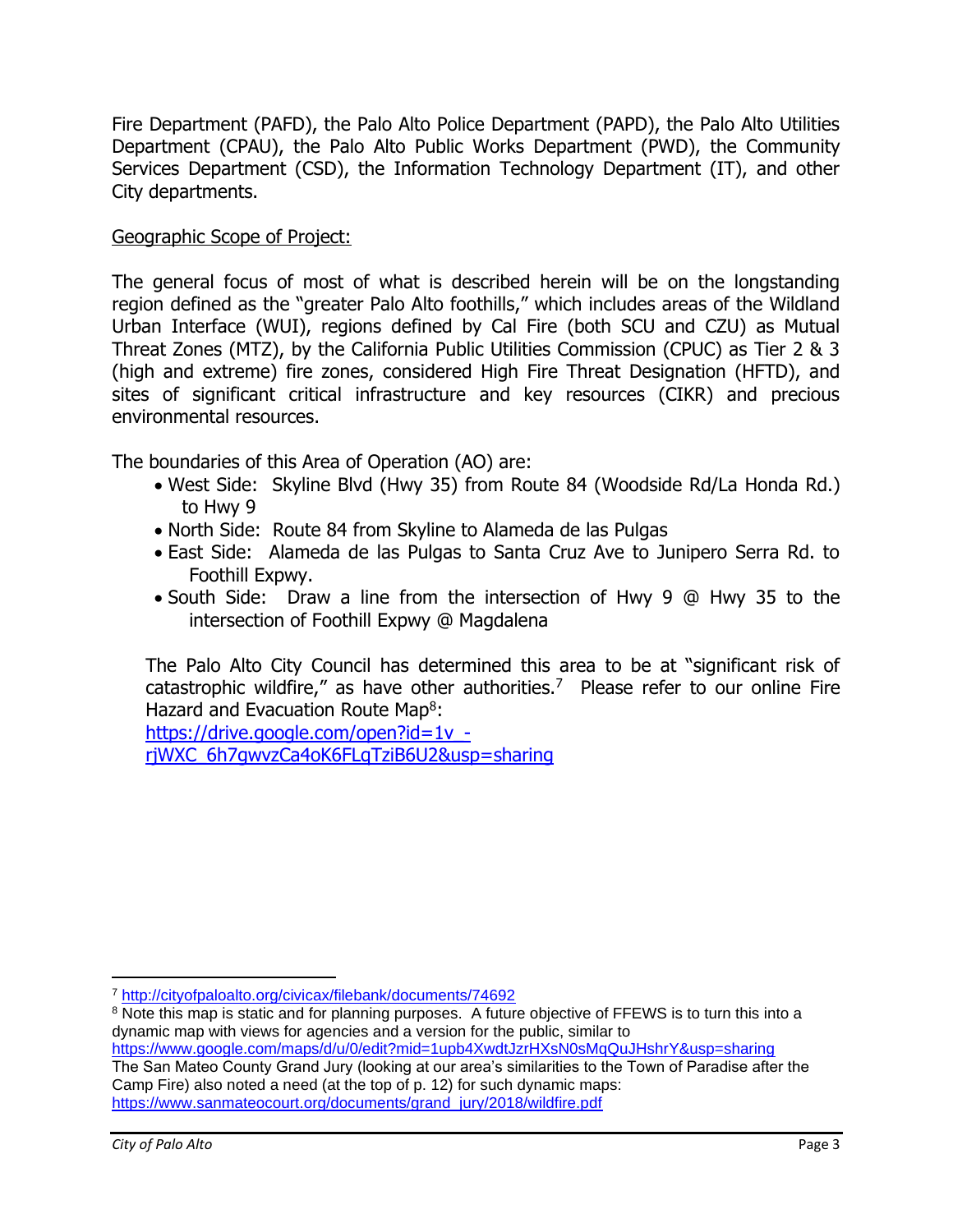#### PALO ALTO COMPREHENSIVE PLAN SAFETY ELEMENT



Figure 1: City of Palo Alto Wildfire Hazard Zones

The City of Palo Alto Comprehensive Plan identifies wildfire hazards in the Safety Element. Policy S-2.14 "requires that the planning and design of development in areas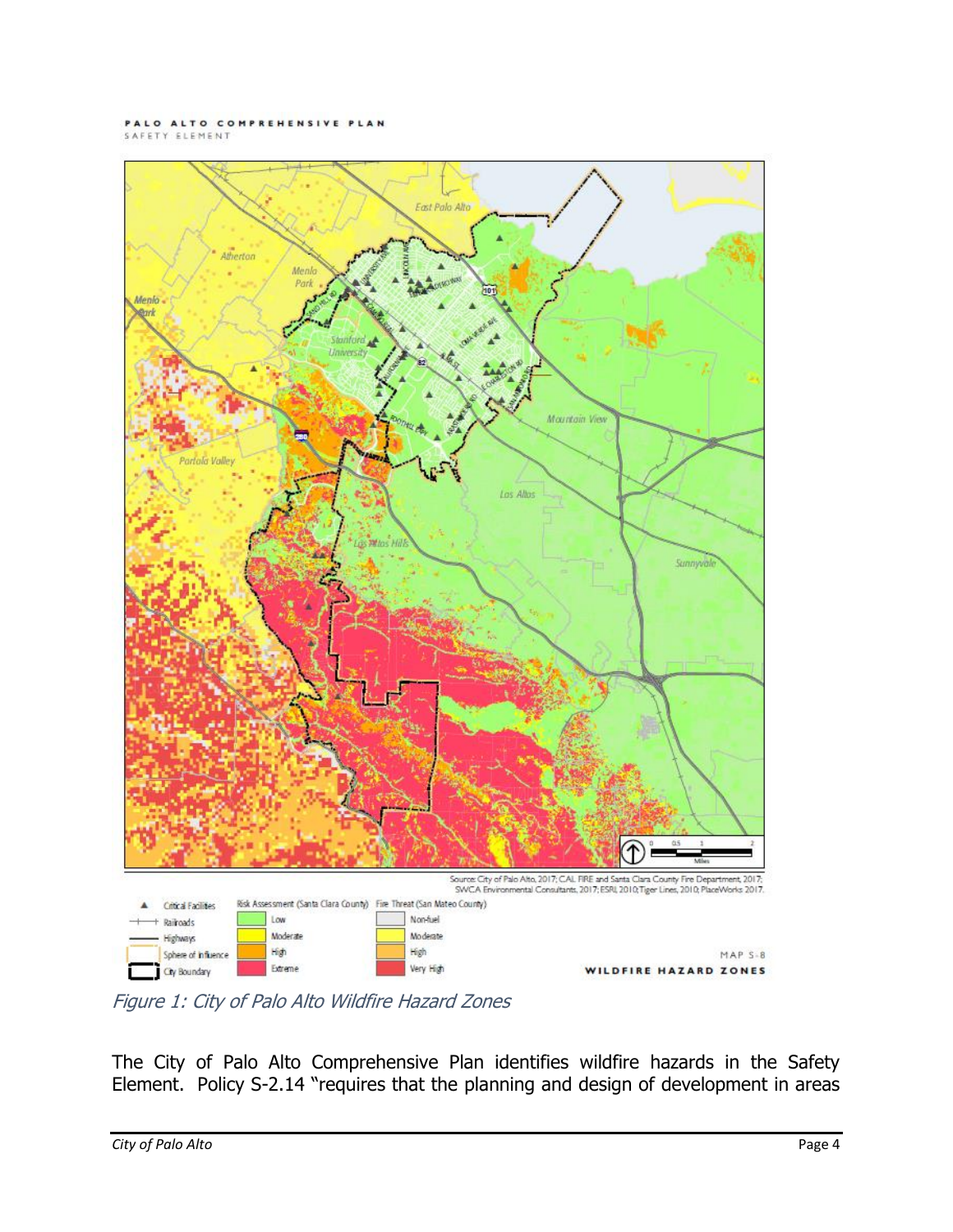exposed to wildland fire hazards minimize the risks of wildfire and include adequate provisions for vegetation management, emergency access and firefighting." This policy describes the related programs to reduce risk including funding, implementation of the Foothills Fire Management Plan, low density zoning, treatment and management of vegetative fuels, mutual aid relationships, and citizen engagement.

# **A. Foothills Fire Management Plan**

Santa Clara County follows the State of California best management practices in developing and maintaining a Community Wildfire Protection Plan (CWPP).<sup>9</sup> The City, along with other jurisdictions and applicable special districts, integrates its respective Foothills Fire Management Plan as an annex thereof.

# Current State:

The Foothills Fire Management Plan (FFMP) is complete and available on the web.<sup>10</sup> The discussion below will focus on the mitigation and prevention measures, such as the removal of flammable vegetation ("fuel"), evacuation routes, and so on.

The City first published a Foothills Fire Management Plan in 1982 to provide a planning framework for fire control activities for the City and the Palo Alto Foothills Area. The goal of the 1982 Fire Management Plan is "to reduce government costs and citizen losses from wildland fire by increasing initial attack success and/or protecting assets at risk through focused pre-fire management activities".<sup>11</sup> Since that time there have been three updates to the FFMP: 1997 (a draft that was never adopted), 2009, and 2016.

The 2009 FFMP update had three main goals, that also followed in the 2016 update.

- 1. Develop recommendations for wildland fuels (vegetation) and fire management to reduce fire hazards in Palo Alto's Wildland Urban Interface.
- 2. Maintain ecological and aesthetic values of Foothills Nature Preserve and Pearson-Arastradero Preserve consistent with fire reduction goals.
- 3. Provide a fuel management plan for Foothills Nature Preserve and Pearson-Arastradero Preserve that is cost effective and sustainable for the City of Palo Alto.

The Plan identifies 58 areas (approximately 330 acres of City land) where treatments are to be conducted. These treatments are found within Foothills Nature Preserve (formerly Foothills Park), Pearson-Arastradero Preserve, and 12 miles of City roadways. The highest priorities are the treatment of roadways which are evacuation routes and entrapment hazards (citizens to evacuate and allow emergency personnel and

<sup>9</sup> <https://www.sccfd.org/santa-clara-county-community-wildfire-protection-plan>

<sup>10</sup> [https://www.cityofpaloalto.org/files/assets/public/oes/plans/foothills-fire-management-plan-update-2016](https://www.cityofpaloalto.org/files/assets/public/oes/plans/foothills-fire-management-plan-update-2016-final.pdf) [final.pdf](https://www.cityofpaloalto.org/files/assets/public/oes/plans/foothills-fire-management-plan-update-2016-final.pdf)

<sup>11</sup> Palo Alto Foothills Fire Management Plan, 2009, p.14.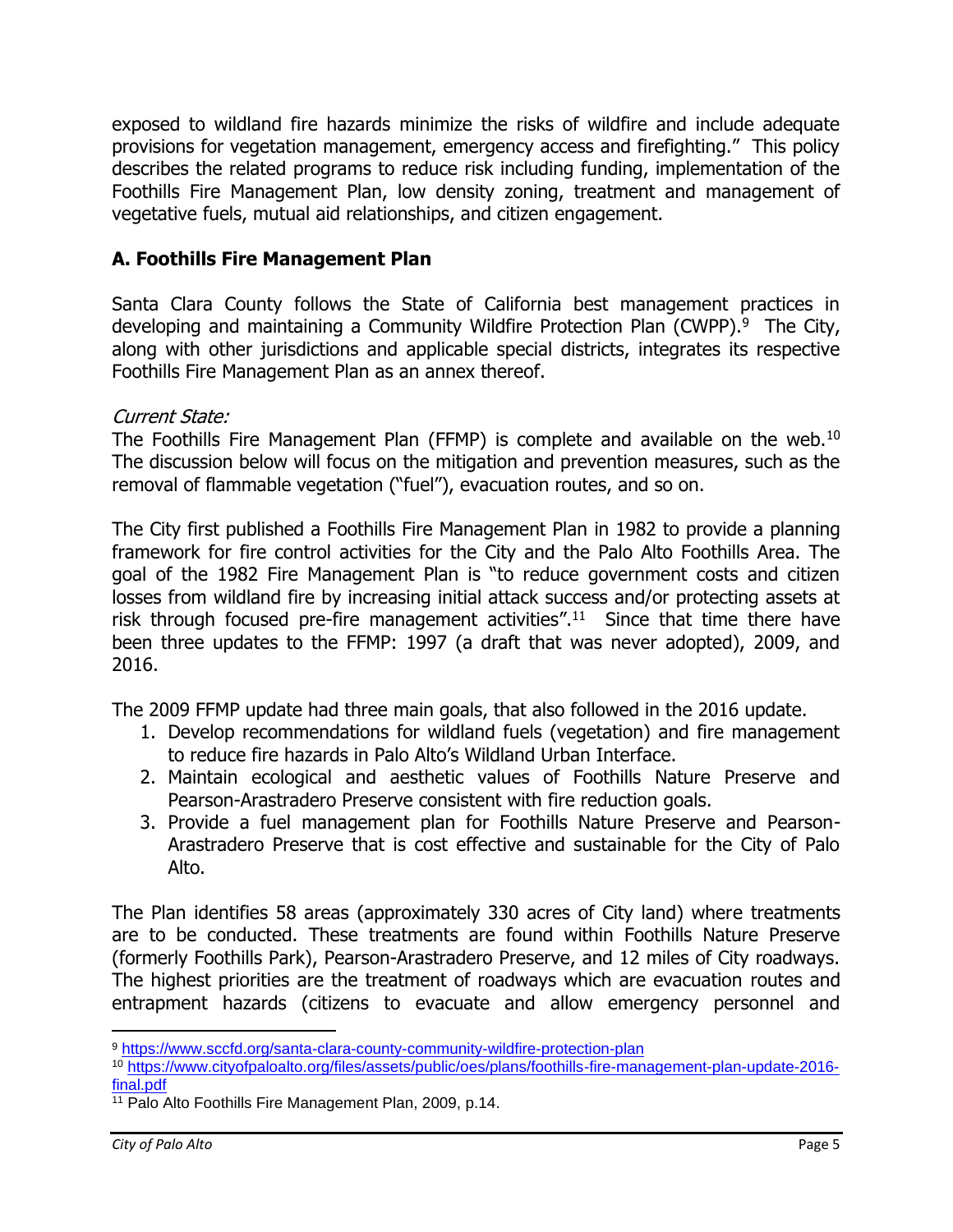equipment to access safety). The plan has a five-year time horizon in order to manage the annual cyclical growth of fuels, as well as a longer-term strategy to reduce slower growing fuels over the plan's time horizon.

In FY2012, Council approved a new Capital Improvement Plan (CIP) (PO-12003) Foothills Wildland Fire Mitigation Program, which was funded for \$200,000 for FY2012 shared among the departments with FFMP responsibilities. This CIP ceased in FY2016, but since there was a continued need for funding, the City allocated specific funds annually to three departments to pursue the goals of the FFMP: Fire Department (\$60,000), the Public Works Department (\$ 54,800), and the Community Services Department (\$66,700) for a total of \$181,500. Appendix A provides annual funding for FFMP related activities from 2009 to 2021.

The City has also used various methods to meet the goals of the FFMP. For many years, each department implemented local staff or contracts with small businesses for departmental responsibilities. This required a large amount of staff time and resources to manage FFMP activities. In 2013 the City entered into a five-year Stewardship Agreement, S13147834, for the Santa Clara County Fire Safe Council (SCCFSC) and City of Palo Alto to cooperate in the preservation, protection, and enhancement of the Foothills Fire Management Plan project area in which the City allotted \$50,000 per year to the SCCFSC for FFMP activities. By doing so, the City was able to manage the 58 required FFMP treatment areas using a combination of City staff resources and SCCFSC contracted efforts. In 2017, the City amended this agreement for an additional 2-year term and increased the allotment to \$181,500. During this time the City has successfully implemented the FFMP through the partnership with the SCCFSC; they provided significant accomplishments on behalf of the City of Palo Alto.

In the last seven years, the City used an interdepartmental staff team to manage the program activities of the FFMP and provide oversight to the SCCFSC, comprised of the Fire Department, Public Works Department, Community Services Department, Office of Emergency Services, and the Palo Alto Utilities Department.

In additional to FFMP related projects, the Fire Department provides annual "defensible space" assessments to residences within the Palo Alto jurisdiction of the WUI. These visits by fire crews provide an opportunity for the residents to receive specific input on what they can do to reduce fire hazards on their properties. After that, it is up to the residents to take action or not.

In 2019, the City of Palo Alto Utilities Department (CPAU) began work on the Utilities Wildfire Mitigation Plan mandated by SB901. The Utilities Wildfire Mitigation Plan was presented to the City Council in January 2020 [\(CMR 10670\)](https://www.cityofpaloalto.org/files/assets/public/agendas-minutes-reports/reports/city-manager-reports-cmrs/year-archive/2020/id-10670-mini-packet-01212020.pdf?t=53268.17). This plan, among other elements, provides mitigation actions in the form of recurring maintenance of overhead electrical lines (inspections, vegetation management along lines, and maintenance of electrical hardware) as well as longer-term capital projects such as undergrounding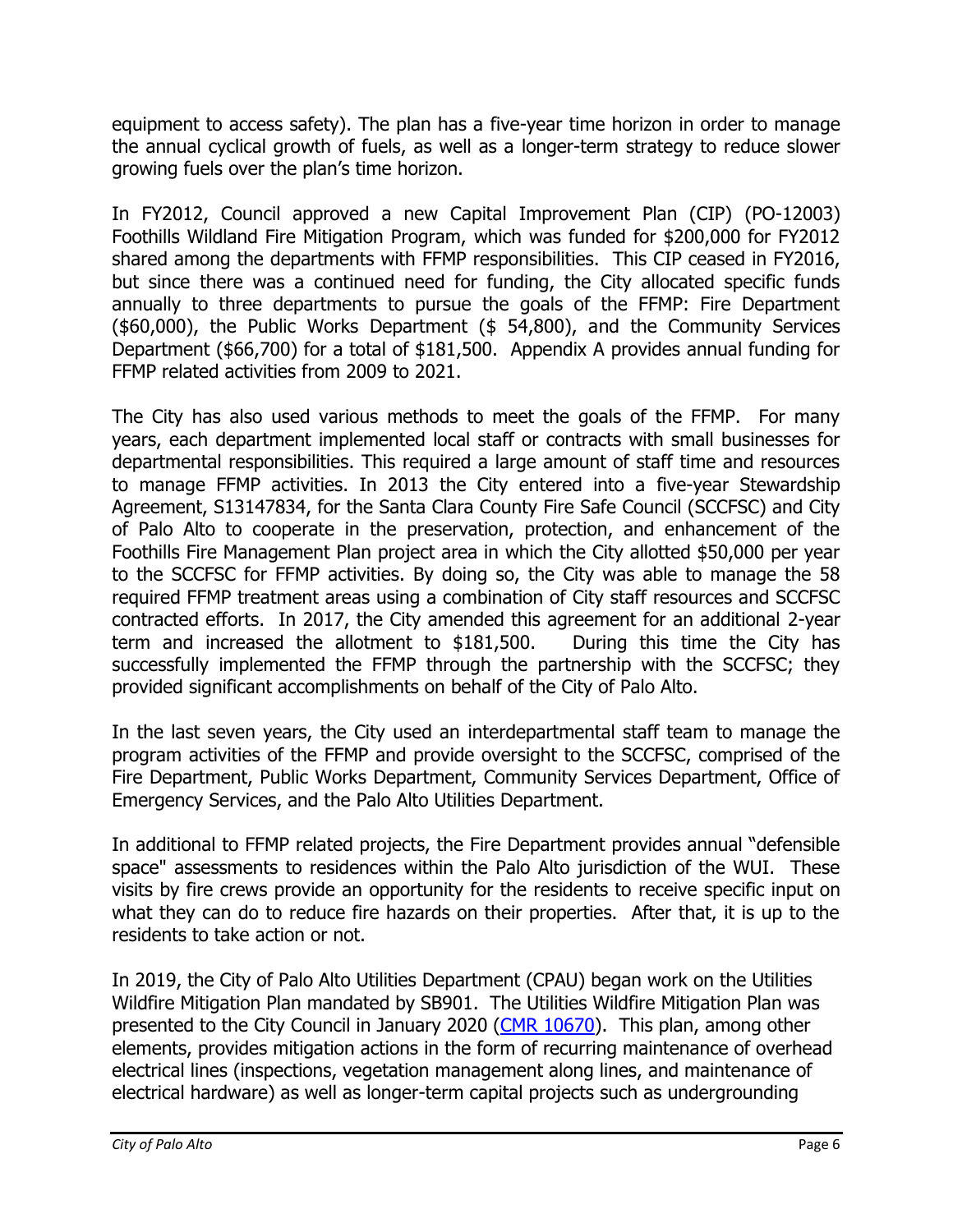lines in the WUI area. CPAU has completed two pilot projects to underground electrical lines at the Foothills Country Club Golf Course (800 feet of electrical line and the reduction of 4 poles and associated overhead wires) and Arastradero Road (2000 feet of electric line and fiber wire as well as the removal of 8 poles and associated overhead wires.

On April 7, 2021, the Utilities Advisory Commission (UAC) received a staff update regarding the Utilities Fire Mitigation project EL-21001 Overhead Line Project Wildfire Plan [\(Staff Report 12064\)](https://www.cityofpaloalto.org/files/assets/public/agendas-minutes-reports/agendas-minutes/utilities-advisory-commission/archived-agenda-and-minutes/agendas-and-minutes-2021/04-07-2021-special/id-12064.pdf). This report describes the undergrounding of certain electrical lines as an ongoing capital improvement program and a key element of risk mitigation. On June 2, 2021 the UAC received a staff report on the annual update to the Utilities Wildfire Mitigation Plan [\(Staff Report 12190\)](https://www.cityofpaloalto.org/files/assets/public/agendas-minutes-reports/agendas-minutes/utilities-advisory-commission/archived-agenda-and-minutes/agendas-and-minutes-2021/06-02-2021-special/id-12190-item-2.pdf).

# Near Term:

The Foothills Fire Management Plan will go through a revision cycle, in coordination with the County's Community Wildfire Protection Plan. The County anticipates a revision later in 2021, but that may be delayed, due to the pandemic. Until this update is performed, the City will continue to use the 2016 FFMP to guide the program efforts of the FFMP interdepartmental team. As discussed below, the City does not anticipate major changes to the FFMP in the next revision and is facing challenges to implement already-identified mitigation tasks.

The City is looking at alternative ways to meet the recurring program requirements, some of which will be a return to more staff supported work while others will require separate contracting efforts as a result of resource reductions across multiple departments in the City including Public Works and Community Services. Of the 58 current Foothills Fire Management Plan plan actions, staff believes 44 can be done with existing staff resources or existing contracts, while 10 will require outside capacity. Staff has deferred maintenance on 4 areas and are re-examining the necessity of these areas.

In early 2021, the City began renegotiations with the Santa Clara County Fire Safe Council (SCCFSC) for either a new or amended service agreement, since the prior agreement expired in 2020. The City is currently at an impasse with the SCCFSC because the work under the Stewardship Agreement between them and the City of Palo Alto likely is subject to prevailing wage and related labor laws – including but not limited to registering with the Department of Industrial Relations (DIR) and the provision of certified payroll records to DIR by the contractor and its subcontractors. The SCCFSC (a small non-profit) believed this to be too complex an issue for them to adhere to and therefore were unwilling to move forward with a new stewardship agreement. Staff is considering new contracts to perform the work in light of this.

The resource reductions due to the contraction in the FY 2021 and FY 2022 budgets reflect a need to staff to look across departments and share resources to the extent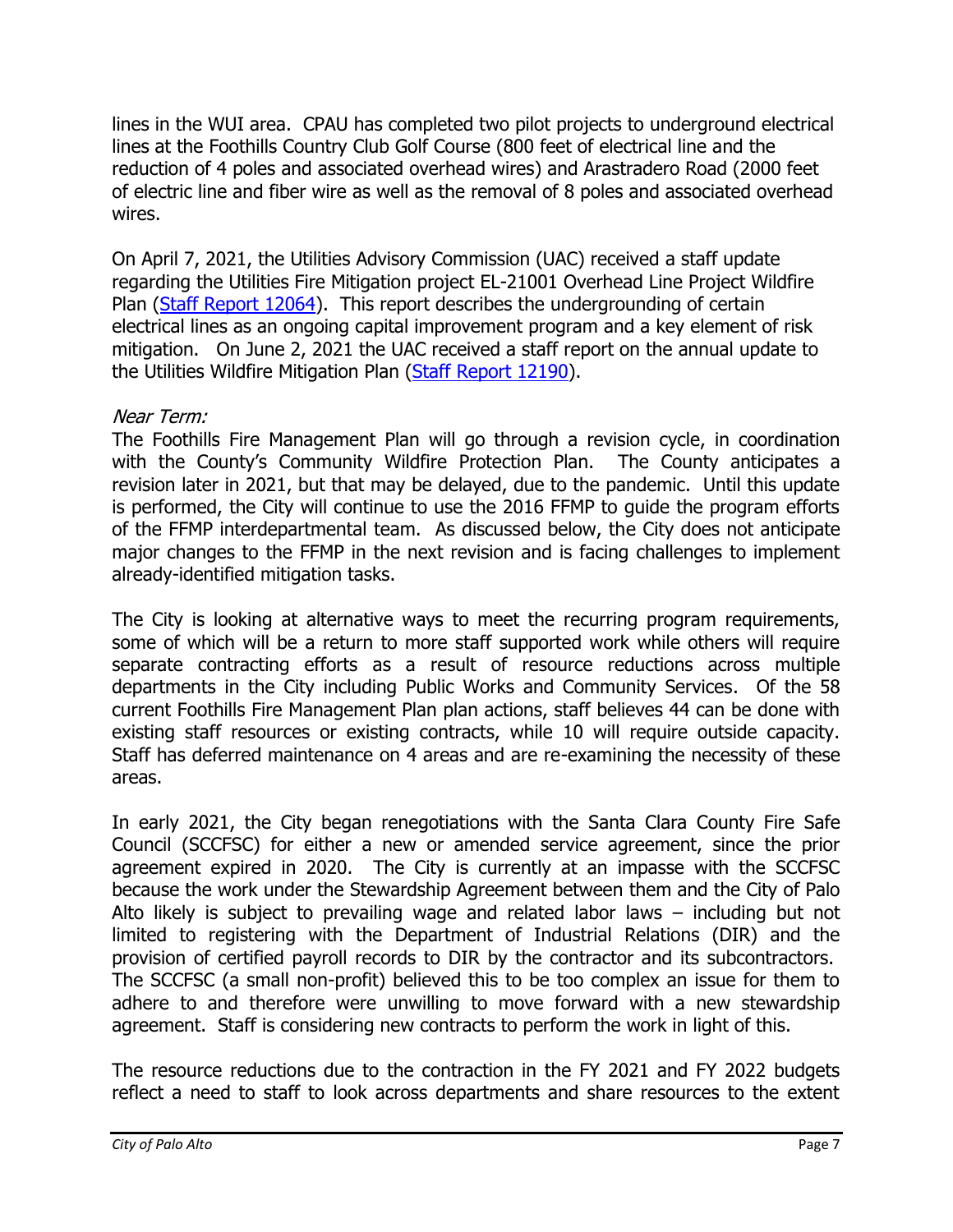practical and feasible, however, an increase reliance on inhouse prioritization of FFMP while balancing safety, maintenance, and services.

#### Longer Term:

The future revisions to the FFMP may or may not have additional elements to support projects or initiatives beyond its current scope. The State of California may change some of the guidance, as well.

The Palo Alto lands within the WUI are predominantly Public Conservation Land, followed by Open Space/Controlled Development. These include properties along the following routes and associated side streets: Los Trancos Road, Page Mill Road, Alpine Road, Arastradero Road, and Skyline Boulevard. Such properties include single family residences, public, educational, commercial, and agricultural lands. Public infrastructure in the area includes electrical and water distribution, wastewater, telecommunications, and public buildings.

The California state building code chapter 7A describes materials and construction methods for exterior wildfire exposure.<sup>12</sup> The Palo Alto building code incorporates this chapter into our local building code. Fire resistant construction is effective: analysis shows that many homes in the Town of Paradise during the Camp Fire in 2018 were saved because of the building codes that called for fire resistant construction. (This is also coming from our direct observation: Palo Alto OES staff spent weeks deployed to assist in the Town of Paradise and deployed to other fires and recovery efforts subsequently.)

In response to Senate Bill 190 signed into law in 2019, the City could also adopt a local ordinance requiring the enforcement of defensible space and related mitigation measures for the properties located in the WUI. While the Palo Alto Fire Department conducts annual inspections, there is not a direct consequence for those who do not mitigate identified hazards. City Code Enforcement and other resources could facilitate accountability following fire department inspections, however, additional resources would be necessary as there is only one code enforcement officer citywide and is a severely stretched work unit. Additionally, the City could provide resources such as free wood chipping days to encourage participation as is commonly done in other jurisdictions.

# **B. Capabilities to Detect Fires & Means to Notify the Public**

Unlike fires in urban and suburban settings, WUI fires often can be difficult to detect in a timely manner. This section provides a brief overview of the issues and potential

<sup>12</sup> [https://hcd.ca.gov/building-standards/state-housing-law/wildland-urban-interface/docs/2010-part-2-cbc](https://hcd.ca.gov/building-standards/state-housing-law/wildland-urban-interface/docs/2010-part-2-cbc-ch7a.pdf)[ch7a.pdf](https://hcd.ca.gov/building-standards/state-housing-law/wildland-urban-interface/docs/2010-part-2-cbc-ch7a.pdf) - note: copy and paste this link into your browser.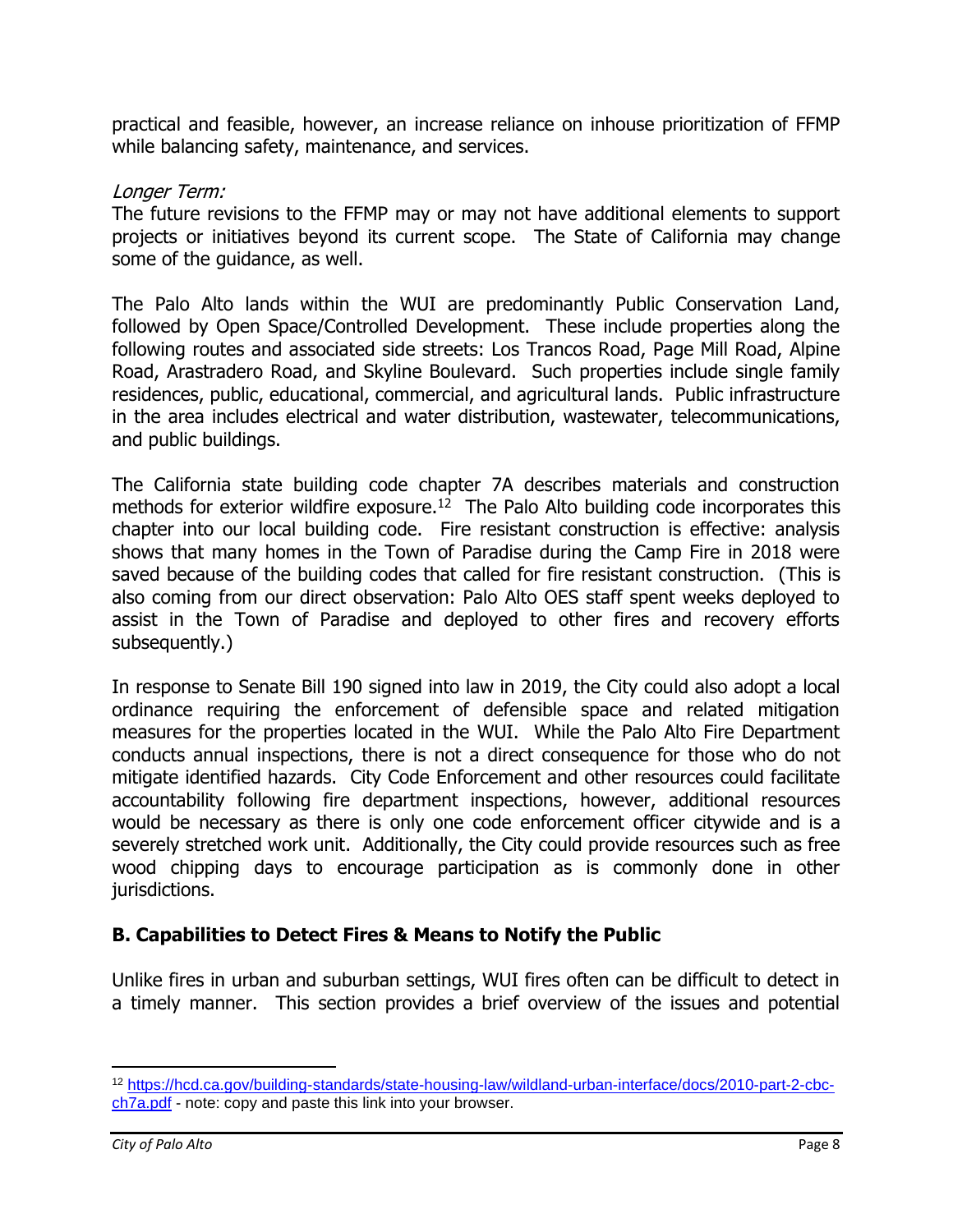actions the City and other partners are taking and might consider. This is a highly complex topic, but a few improvements could greatly enhance the situation.

# Current State:

Current means to detect fires and other unsafe conditions are inefficient and laborintensive:

- City staff patrols
- Emergency Services Volunteers (ESV) deployments
- Reports to 9-1-1 from witnesses/victims
- Occasional use of public safety aircraft from other agencies such as the Civil Air Patrol

Consider the case of an "unwitnessed" fire that might start in the middle of the night and remain undetected for a period of hours, leading to a major conflagration. To modify an aphorism: If a tree burns in the forest, and nobody is there to call 9-1-1, is there still a fire? The answer, of course, is yes, and it will be a much larger fire the longer a wildland fire burns without being reported. Early detection is of paramount importance to facilitate public warning, evacuation, and first responder mobilization. Pease see the wildfire evacuation and warning information on [www.cityofpaloalto.org/wildfire](http://www.cityofpaloalto.org/wildfire)

It is also important to consider the indirect effects of wildland fires, such as air quality, traffic disruption, loss of utilities and other infrastructure (including Public Safety Power Shutoffs or unplanned failures that could result in widespread power outages). Most fundamentally: If firefighting resources are not brought to bear quickly enough, many wildland fires quickly move past the point of realistic intervention, meaning a "defensive" posture is the only option left for the first responders.

### Near Term:

The City is supporting regional efforts to expand the AlertWildfire camera system.<sup>13</sup>

The City is working to replace legacy (non-functioning) City-owned cameras covering the WUI, including improvements to CPAU cameras.

The City is partnering with Carnegie Mellon University to explore Internet of Things (IoT) and other novel approaches regarding data communications and sensors.

The City has a research agreement with a local startup, Perimeter, to help staff evaluate various tools to improve government as well as Emergency Services Volunteer coordination methods. OES is also in contact with other potential research developers and commercial entities to evaluate new and emerging solutions. OES also routinely

<sup>13</sup> [http://www.alertwildfire.org](http://www.alertwildfire.org/)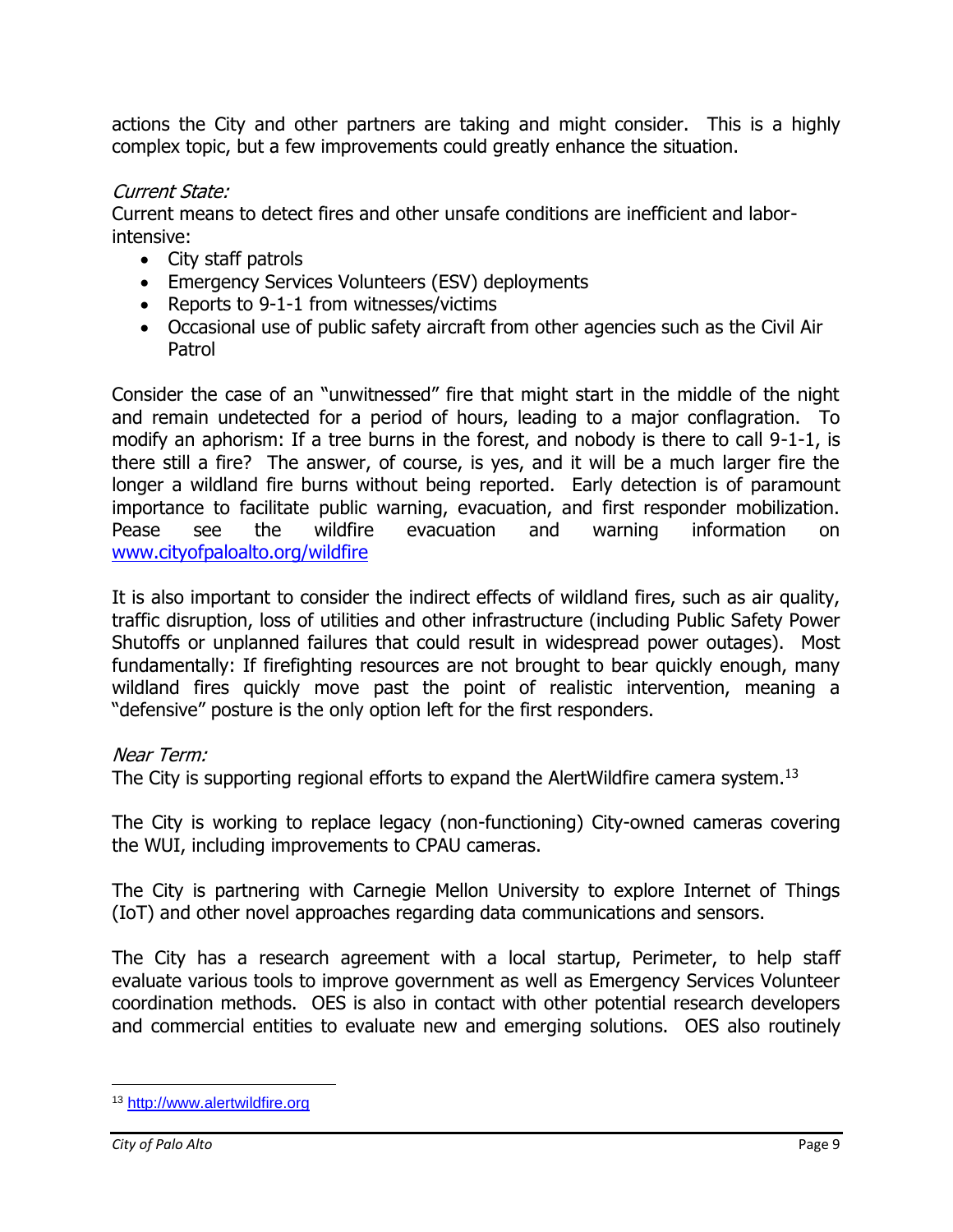meets with venture capital investment firms, academic researchers, and others to see what emerging potential technologies could be applicable.

The City has been working with the County on the Zonehaven evacuation zone project.

The City has a public-private partnership with VMware to leverage their solar-battery micro grid to allow the operation of the Mobile Emergency Operations Center (MEOC) and other incident command resources at the company's Palo Alto campus. This could provide an incident base during a major fire in our foothills.

The City has partnered with Stanford Land Management on the new Stanford Research Park Emergency Radio Network (SRP ERN) to facilitate two-way radio communication among SRP tenants and with Palo Alto public safety agencies. The MOU with VMware anticipates possible hosting of radio and wireless data and sensor equipment that could support the longer term FFEWS project, described below.

#### Longer Term:

The City is exploring the creation of a Foothills Fire Early Warning System (FFEWS). The City has gained some experience in the use of advanced sensor technology, artificial intelligence, and remote monitoring services through the Intrusion Detection System (IDS).<sup>14</sup> Sonoma County is also deploying cameras and artificial intelligence tools for wildfire detection.<sup>15</sup> Australia is developing an even more ambitious program, called Fire Shield.<sup>16</sup> The City of Palo Alto seeks to join these other efforts as a partner and innovator.

The City may issue a Request for Information (RFI) to gain more knowledge about the complex technologies and other best practices, many of which are evolving.

Likely elements of a future RFI would ask respondents to provide their input on providers, system integrators, and other services regarding:

- Cameras, thermal imaging, and other sensors
- Locations: Evaluate site and equipment locations
- Methods to verify or evaluate fixed-sensor (fixed-site cameras, etc.) data. For example, if a "plume of smoke" is seen, could a UAS be flown to the location to provide further information, validation?
- Networking: Some sites have fiber optics; others require wireless (microwave, etc.)
- Emergency back-up power: solar, battery storage
- Sensor/camera monitoring: use of artificial intelligence, rules-based systems, third-party monitoring.

<sup>14</sup> <https://www.cityofpaloalto.org/civicax/filebank/documents/58232>

<sup>15</sup> [https://www.firerescue1.com/fire-products/technology/articles/calif-county-tests-ai-technology-to](https://www.firerescue1.com/fire-products/technology/articles/calif-county-tests-ai-technology-to-combat-wildfires-izxkuIdJcCSe0Cvw)[combat-wildfires-izxkuIdJcCSe0Cvw](https://www.firerescue1.com/fire-products/technology/articles/calif-county-tests-ai-technology-to-combat-wildfires-izxkuIdJcCSe0Cvw)

<sup>16</sup> <https://cdn.minderoo.org/content/uploads/2020/09/14223039/MFFFR-Blueprint-V1-200915.pdf>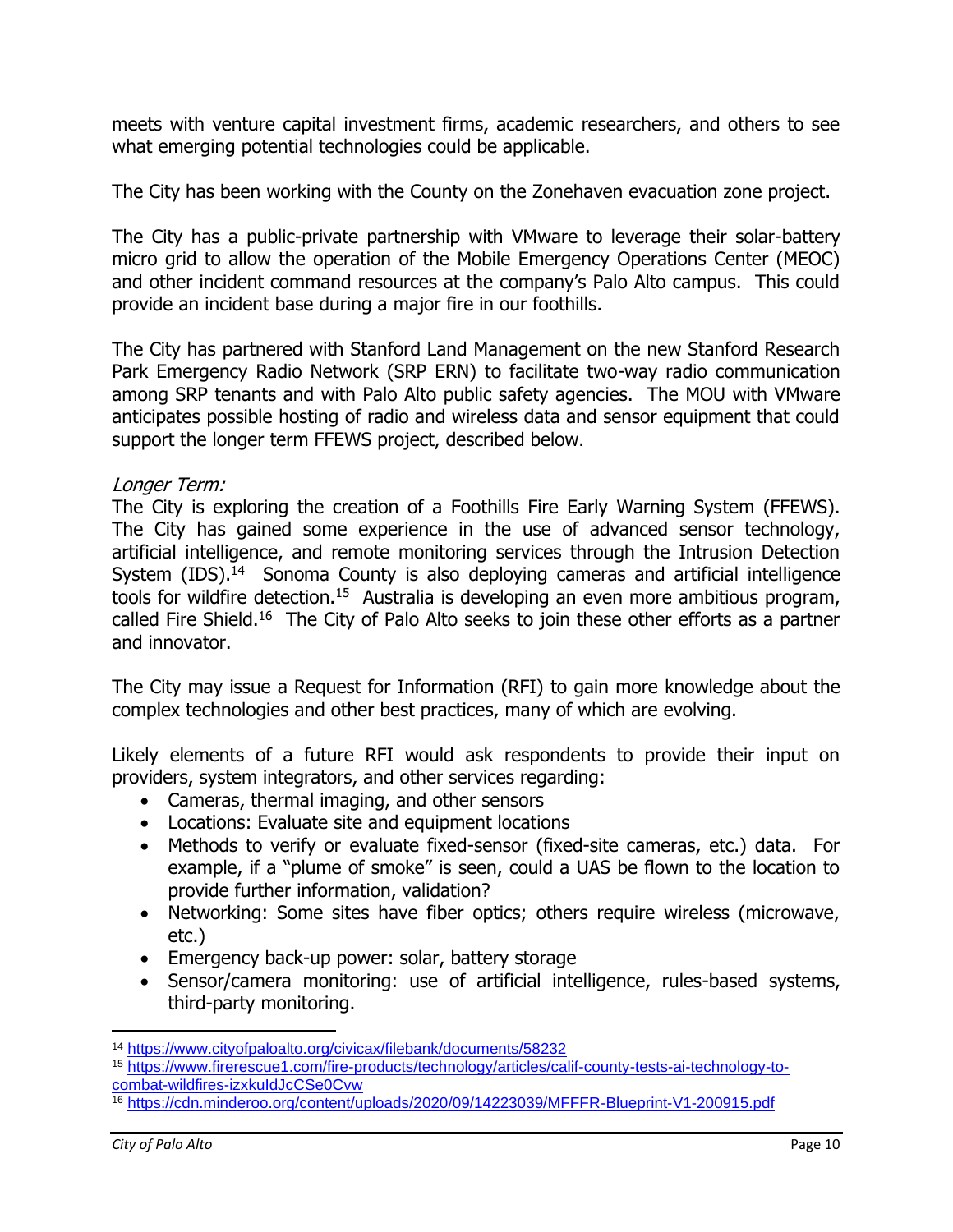- Other methods to warn the public: sirens, digital signage (networked), fixed signage.
- Integration of utility related wildfire plans
- Criminal activities (deter, detect, facilitate prosecution): arson, vandalism, environmental crimes; awareness of existing and planned license plate reader (LPR) systems in the foothills, such as the Town of Portola Valley has recently installed in the Wildland Urban Interface in numerous locations.
- Information Sharing: "middleware" to facilitate the efficient and intuitive information sharing among 1) City of Palo Alto users, 2) allied agency and nongovernment organizations, and 3) the public.
- Costs of the above: acquisition, recurring fees (SaaS, monitoring services, UAS as a service, and so forth)
- Service Level Agreement (SLA) options
- Warranty and Support: maintenance contracts, other ongoing costs, including equipment replacement and repair.

Ongoing legislation may also provide guidance and perhaps funding for FFEWS:

- After Action Reports (AAR) from CA Fires $17$
- Recent CA legislation such as AB 477 re: Emergency Preparedness<sup>18</sup> and SB 901 (Utilities)

The FFEWS information presented below is preliminary but gives a flavor of the challenges and some possible solutions.

### Purpose of Project:

This Foothills Fire Early Warning System (FFEWS) is envisioned to provide public safety agencies, allied organizations (rangers, hospitals, etc.), and the general public with timely and accurate situational awareness (SA) regarding fires and other critical incidents in the greater foothills of Palo Alto.

# Current State:

The greater Palo Alto foothills AO presents a number of challenges for public safety agencies with increased risk to the community:

• Jurisdictional Complexity: The various city limit lines are obtuse. Certain ZIP codes and "city names" do not, in fact, reflect the actual jurisdiction. There are two counties (San Mateo, Santa Clara, and this operational area (OA) touches Santa Cruz County). There are two Cal Fire units (SCU & CZU).

<sup>17</sup> This report is particularly salient:

[https://www.dhs.gov/sites/default/files/publications/wui\\_fire\\_report\\_of\\_findings\\_july\\_24\\_2019v2\\_508.pdf](https://www.dhs.gov/sites/default/files/publications/wui_fire_report_of_findings_july_24_2019v2_508.pdf) <sup>18</sup> [https://leginfo.legislature.ca.gov/faces/billTextClient.xhtml?bill\\_id=201920200AB477](https://leginfo.legislature.ca.gov/faces/billTextClient.xhtml?bill_id=201920200AB477)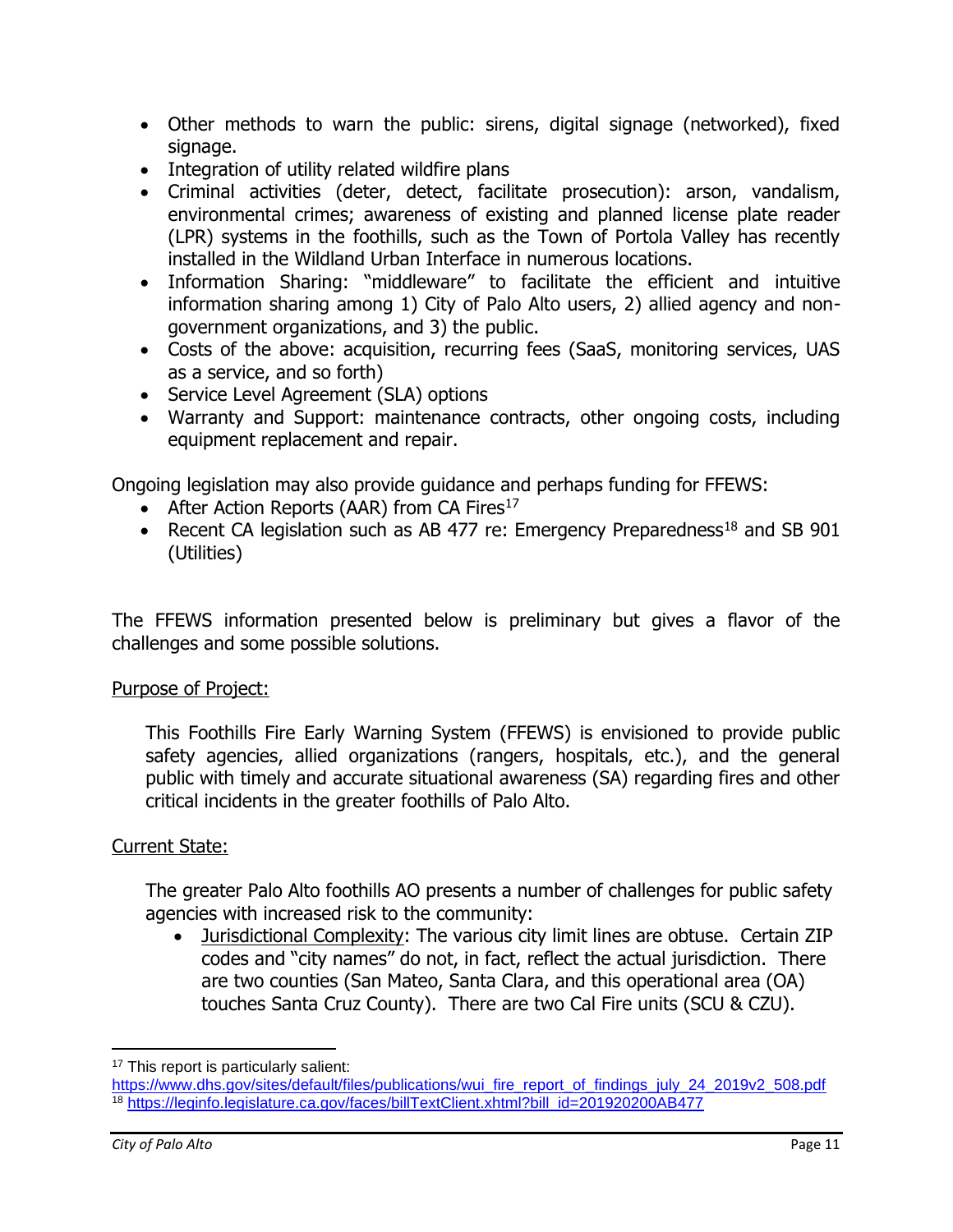- Assets at Risk: In addition to the priceless environmental resources and habitats, the foothills are the location of high-value residences, commercial buildings, and infrastructure (known as critical infrastructure and key resources, CIKR).
- Command and Control: There is no unified system (platform) to facilitate unified command or on-scene management. Incident Command System (ICS) implementation is brought about through paper forms, in-person briefings, and other mechanisms that are indeed tried and true, but also wholly inadequate for a wildland fire in an area such as this. There are times where multiple 9-1-1 Centers receive calls about the same incident (deconfliction). See the North Bay 2018 and 2019 fire after action reports for what could happen: assumptions that another jurisdiction "has it" or there are, in fact, multiple incidents, but the various centers falsely assume otherwise.
- Communications: The area is rife with "dead zones" where cell phones, public safety radios, etc. do not function at all or are intermittent.<sup>19</sup>
- Public Warning: In addition to residents, businesses, and people on other private lands, there is a significant number of visitors: hikers, bicyclists, motorcycle riders, equestrians, etc.
- Evacuation Routes & Public Safety Vehicle Access/Egress: The area is served by narrow, winding, dangerous mountain roads. Civilians evacuating are likely to interfere with first responders' egress. Routing needs to be dynamic and real-time, based on current conditions and circumstances (a fixed, static plan is wholly inadequate).
- First Responder Resources: There are generally very few public safety responders in the foothills, except the MRSOD and Palo Alto open space rangers. These rangers do not operate at nighttime, however. Thus, early detection is a core goal of FFEWS, along with "force multiplier" concepts to improve the efficiency of response.

# Desired End State:

FFEWS seeks to address, resolve or mitigate many of the above issues through a phased deployment of equipment and a novel approach to community risk reduction.

Some of the key anticipated outcomes include:

• Improved Situational Awareness: Sensors will allow public safety agencies to be aware of emergent conditions. Future "middleware" (platform) will integrate such data and help represent it geospatially and otherwise to

 $19$  There is ca. \$200,000 in CIP TE-05000 that will be used to improve public safety (and other government) radio communications in the foothills. Some of the CPAU improvements to the Montebello Reservoir site, especially the extension of fiber optic cables to that location, will be supportive of that effort.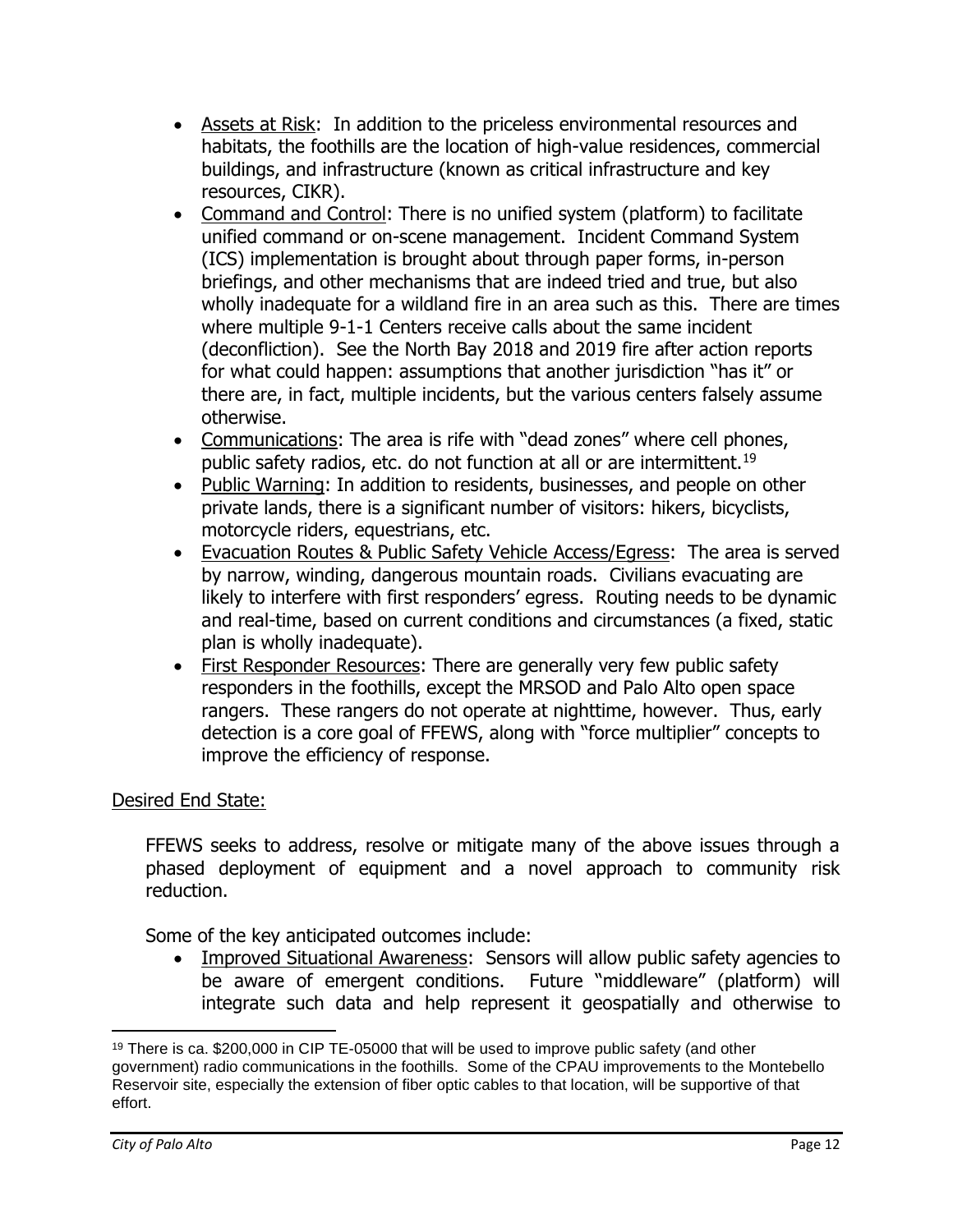facilitate a common operating picture (COP) among 911 Centers, EOCs, and ICPs, etc. Early detection is key as is being able to share and visualize data.

- Emergency Public Warning and Information: Members of the public (the vast majority of whom, realistically, will not be in any "opt in" database) will receive timely, trusted, accessible (AFN), actionable information.
- Efficiency: Limited public safety resources will be utilized effectively. Responding to the same call when multiple agencies believe the same call is "theirs" will be curtailed, as will the more dire case of them believing multiple incidents are the same call. Furthermore, "good intent" responses to what turns out to be steam, a barbeque, etc. will be reduced.
- Innovation: It is a core mission of the City of Palo Alto's Office of Emergency Services to foster new technologies. We anticipate all technologies to change over time, some rapidly. This is an opportunity for regional leadership in this regard, as well.

Note: Because of the high risk of power failure in these areas and the criticality of FFEWS, solar-battery backup systems will be part of the design.

### Unmanned Aircraft System (UAS):

As cited above, the CPAU Utilities Wildfire Mitigation Plan<sup>20</sup> (presented to Council in January 2020) references a number of specific use cases for UAS, including power line inspection, visual inspections of infrastructure, vegetation encroachment, and other related activities. Like other utility operators, such systems in the foothills are both at risk for damage from wildfires and other hazards (such as earthquakes) but are potential source of ignition. Thus, the so-called Public Safety Power Shutdown (PSPS) practice has been implemented by PG&E and other electric utilities to deenergize such lines when conditions dictate. Utilities staff have reviewed the capabilities as part of this Staff Report and are in support of the FFEWS.

Camera networks such as ALERTWildfire (see above) are starting to be deployed, but, for the reasons stated in the CPAU Utilities Wildfire Mitigation Plan, cannot practicably achieve the coverage and inspection use case objectives. UAS are also preferable to the current practice of using helicopters, since helicopters are expensive, noisy, polluting, and are often in short supply.

Cameras do have the advantage of providing constant coverage. However, even if multiple additional sites were added with cameras, the topography (valleys, etc.) and dense forestation would make it impractical to have full coverage of the area. Furthermore, a camera that sees a possible plume of smoke or even a 911 call "begs the question" of what is going on and where, exactly, the problem (or lack thereof) is.

<sup>20</sup> <https://www.cityofpaloalto.org/civicax/filebank/blobdload.aspx?t=53268.17&BlobID=74684>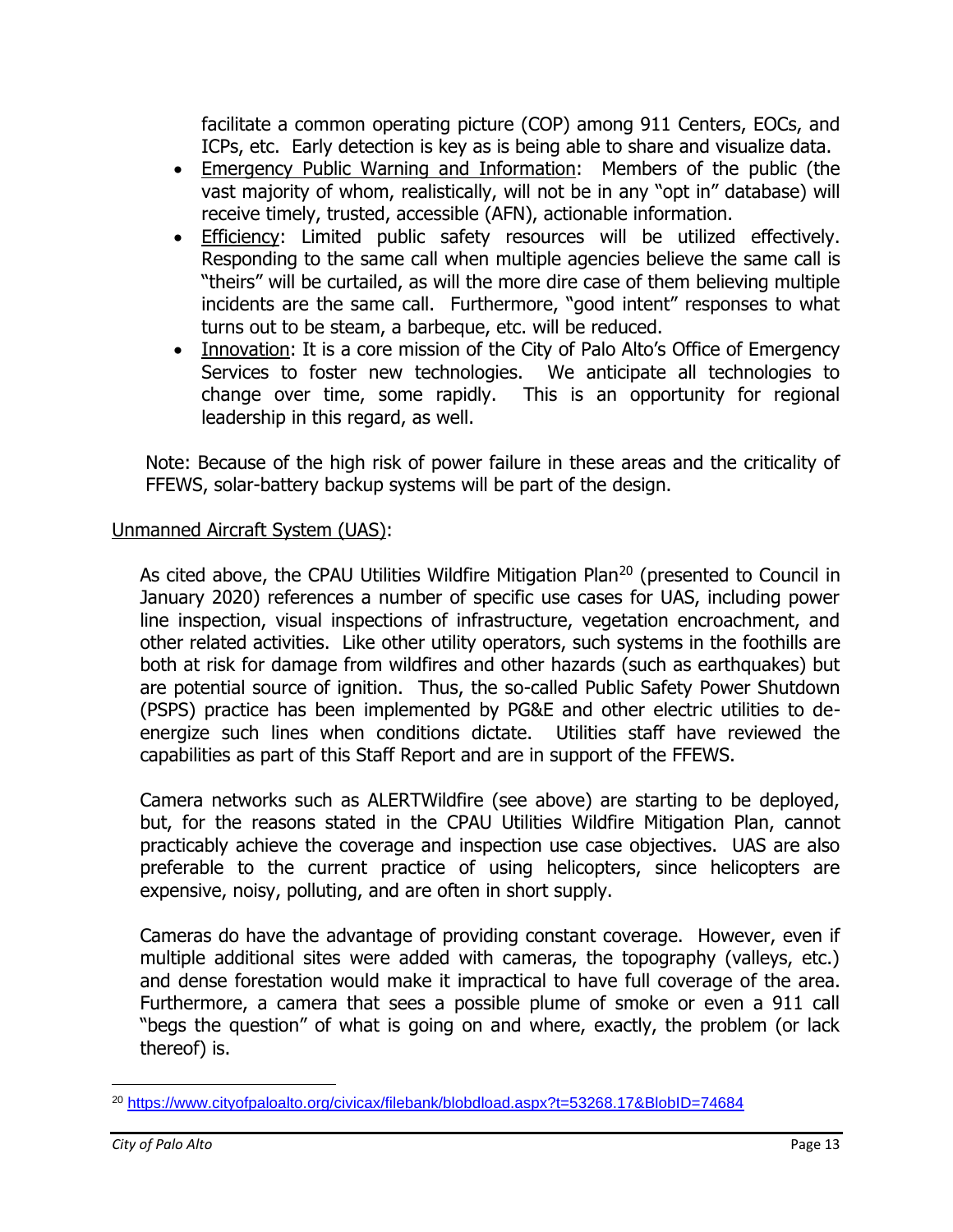Thus, FFEWS will include UAS (drones) as part of the approach.

Furthermore, as part of the 2019  $4<sup>th</sup>$  of July Safety Watch, OES had a local UAS company, Impossible Aerospace, fly drones over the foothills to evaluate their effectiveness. The live video from the drones which was fed to the Incident Commander and others involved in the operation was quite useful.

UAS options may be part of the aforementioned RFI, since there are so many options and legal complexities in this arena.

#### Future UAS Options:

FFEWS could be expanded to have drones stationed at various FFEWS sites that would be auto-launched when certain conditions or events are triggered (or called in to 911).

In addition, UAS platforms can also serve as a "flying network node" to help with coverage issues – and Palo Alto OES and Carnegie Mellon University have conducted proof of concept exercises in the foothills to that end.

We also intend to evaluate the addition of UAS to the Intrusion Detection System<sup>21</sup>, since the IDS does not currently cover the entire rail corridor.<sup>22</sup>

### **C. Coordination and Communication among First Responder and other Assisting Agencies, including the use of Volunteers and other Non-Government Resources**

The stakeholder engagement necessary for the successful implementation of this FFEWS will be robust. It is anticipated that regional partners will collaborate and coordinate on this effort, including, but not limited to:

- San Mateo County: Public Safety (Sheriff, OES, Fire), Rangers, others
- Santa Clara County: Public Safety (Sheriff, OEM, Fire), Rangers, others
- Special Districts: Midpeninsula Regional Open Space District (MROSD), Woodside Fire Protection District, Foothill-De Anza College District Police Department, Menlo Park Fire Protection District, Valley Water, SFPUC (Crystal Springs and water infrastructure in WUI)

<sup>21</sup> <https://www.cityofpaloalto.org/civicax/filebank/documents/58232>

<sup>&</sup>lt;sup>22</sup> This is being done with a similar IDS rail operator in another state: <https://www.palmbeachpost.com/business/20191204/brightline-ramps-up-push-to-prevent-suicide-by-train>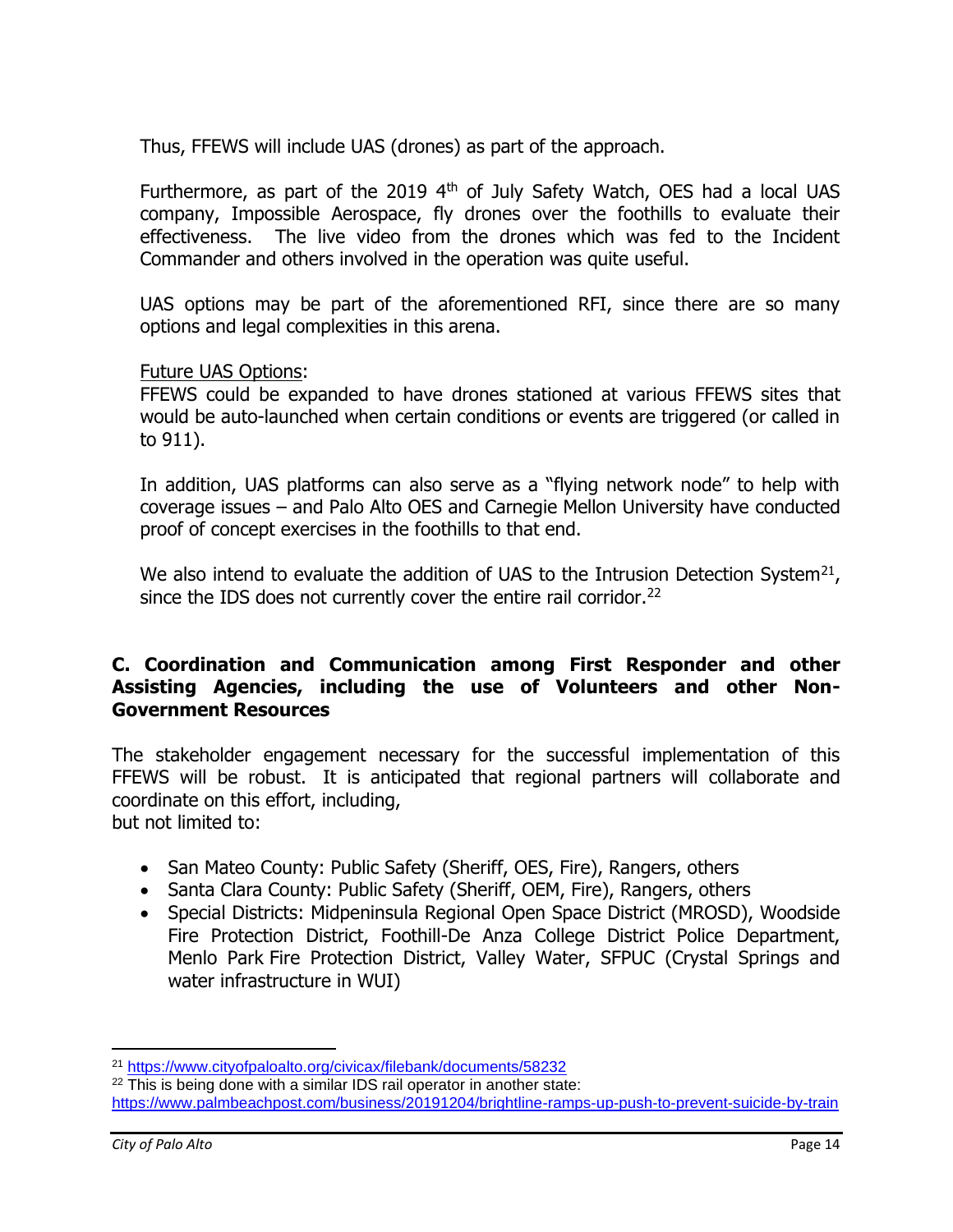- State Agencies: Cal OES, Cal Fire (CZU, SCU), CHP, National Guard, Fish and Wildlife, San Jose State University (research partner)
- Federal Agencies: FEMA, EPA, USGS, USFS, Civil Air Patrol, FAA
- Municipalities: Los Altos, Los Altos Hills, Woodside, Portola Valley, La Honda, etc.
- Site Hosts and Research Partners: Stanford University, Stanford Health Care (Stanford Hospital), SLAC, Stanford Jasper Ridge Preserve, Stanford Research Park (SRP), Carnegie Mellon University (CMU) (research partner)
- Private Sector: VMware, California Water Service Co. (Cal Water) (site host), Perimeter [\(www.perimeterplatform.com\)](http://www.perimeterplatform.com/)
- Regional Organizations: Bay Area Urban Areas Security Initiative (UASI), South Bay Incident Management Team (South Bay IMT), Fire Safe Councils (FSCs) (San Mateo, Santa Clara, South Skyline, etc.)
- Private Property Owners and Associations: Palo Alto Hills Neighborhood Association, Los Trancos/Vista Verde Neighborhood Association, etc.

A great deal of stakeholder engagement has already been done in various meetings over the past several months. OES has socialized this concept to the vast majority of the listed stakeholders, including a wildfire preparedness community meeting in Palo Alto Hills on 20 July 2019 where we described a vision for some of these proposed improvements and where those community members present were supportive thereof.

More stakeholder engagement will continue once council authorizes the FFEWS to promote the technology and resulting capabilities. Since FFEWS will be accessible by all member agencies, by Emergency Services Volunteers (ESVs), and depending on the architecture, eventually by the general public (like the former fire camera on Fire Station 8 and the emergent AlertWildfire camera network), OES will continue to coordinate an ongoing dialog among stakeholders.

It should be noted that most of the above agencies and entities already participate annually in a coordinated  $4<sup>th</sup>$  of July Safety Watch operation. This entails an Incident Action Plan (IAP) to facilitate unified command (UC) among these various agencies, some of which are deployed for that evening and several of which are on call (contingency).

The Safety Watch also includes Emergency Services Volunteers (ESVs), such as Community Emergency Response Team (CERT) and Amateur Radio (ham) operators.<sup>23</sup> In addition to  $4<sup>th</sup>$  of July, such ESVs are also routinely deployed by Palo Alto OES at certain look-out locations during high fire conditions (Red Flag). The ESVs utilize binoculars and two-way radios with cell phones being unreliable.

<sup>23</sup> [www.cityofpaloalto.org/emergencyvolunteers](http://www.cityofpaloalto.org/emergencyvolunteers)